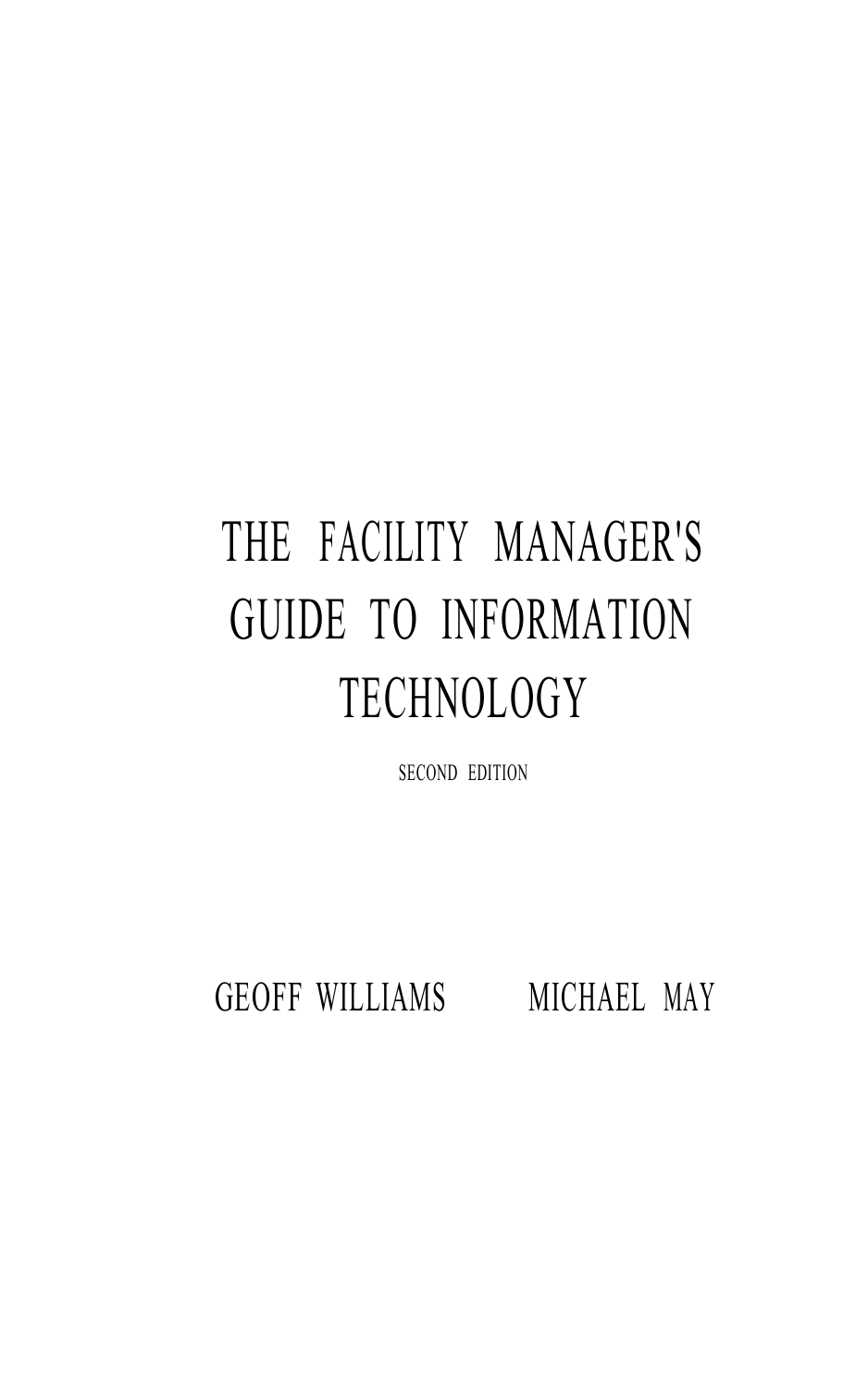## TABLE OF CONTENTS

| Preface<br><b>Michael May, Geoff Williams</b>              | XXIII |
|------------------------------------------------------------|-------|
| 1 Hie Relationship Between FM and IT<br><b>Kevin Janus</b> | 27    |
| 2 Technologies and Their Impact on FM                      | 31    |
| Julie Knudson, Kevin Janus                                 |       |
| 2.1 Introduction                                           | 31    |
| 2.2 Factors of Change                                      | 32    |
| 2.2.1 Advances in Technology                               | 32    |
| 2.2.2 Violence and Terrorism                               | 33    |
| 2.2.3 The Internet                                         | 34    |
| 2.2.4 Internet of Things                                   | 35    |
| 2.2.5 Mobile Devices                                       | 36    |
| 2.2.6 Expectations                                         | 37    |
| 2.3 Types of Technology                                    | 37    |
| 2.3.1 Software                                             | 38    |
| 2.3.2 Beyond Software                                      | 39    |
| 2.4 Increased Responsibilities                             | 41    |
| 2.5 Revenue and Efficiency                                 | 41    |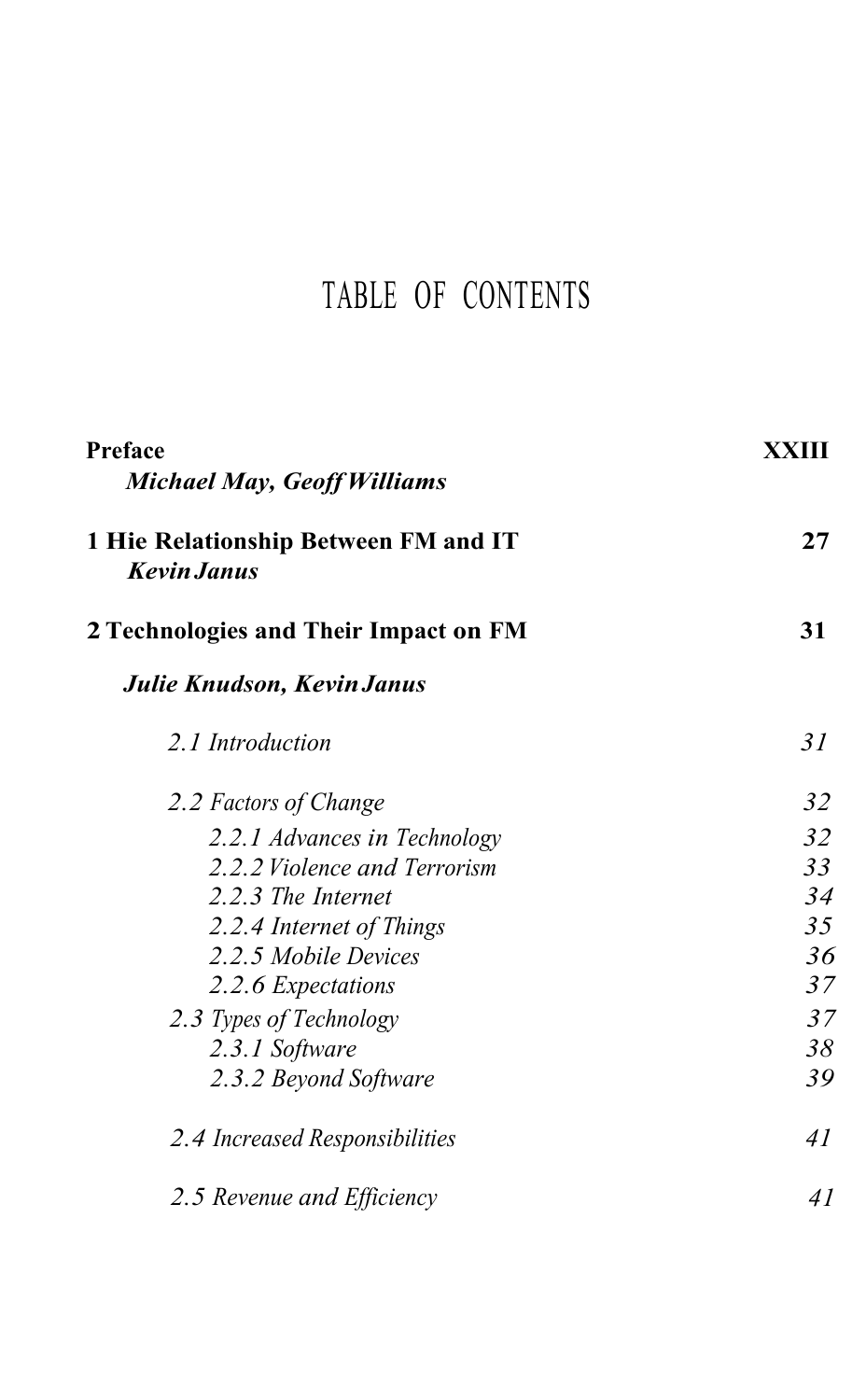| 2.6 Information Management                                                                                                                                                                        | 43 |
|---------------------------------------------------------------------------------------------------------------------------------------------------------------------------------------------------|----|
| 2.7 Evolving Relationships and Expectations                                                                                                                                                       | 44 |
| 2.7.1 Customer Relationship Management                                                                                                                                                            | 44 |
| 2.7.2 Alerts                                                                                                                                                                                      | 45 |
| 2.7-3 Information Sharing                                                                                                                                                                         | 46 |
| 2.7.4 Collaboration with IT Groups                                                                                                                                                                | 46 |
| 2.8 Impact on FMProfessionals                                                                                                                                                                     | 47 |
| 2.8.1 Collaboration amongFMs, Partners, Vendors                                                                                                                                                   | 47 |
| 2.8.2 Facility Management Education                                                                                                                                                               | 47 |
| 2.9 Issues and Hurdles                                                                                                                                                                            | 48 |
| 2.10 Summary                                                                                                                                                                                      | 49 |
| Marco Jedlitzke, Rick Corea, Joachim. Hohmann,<br>Michael Marchionini, Michael May, Marko Opic,<br><b>Ted Ritter, Geoff Williams</b><br>3-1 The Importance of Information Technology for Facility |    |
| Management                                                                                                                                                                                        | 51 |
| 3-2 Networks                                                                                                                                                                                      | 52 |
| 3.2.1 General Description of Computer Networks                                                                                                                                                    | 52 |
| 3-2.2 Structure of Networks                                                                                                                                                                       | 54 |
| 3-2.3 Data Communication in Networks                                                                                                                                                              | 55 |
| 3-2.4 Expansion of Networks                                                                                                                                                                       | 56 |
| 3.2.5 Internet, Intranet, and Extranet                                                                                                                                                            | 57 |
| 3.3 Databases                                                                                                                                                                                     | 58 |
| 3.4 Graphic Data Processing and CAD                                                                                                                                                               | 60 |
|                                                                                                                                                                                                   |    |
| 3-5 Software                                                                                                                                                                                      | 64 |
| 3.5.1 Software Life Cycle                                                                                                                                                                         | 64 |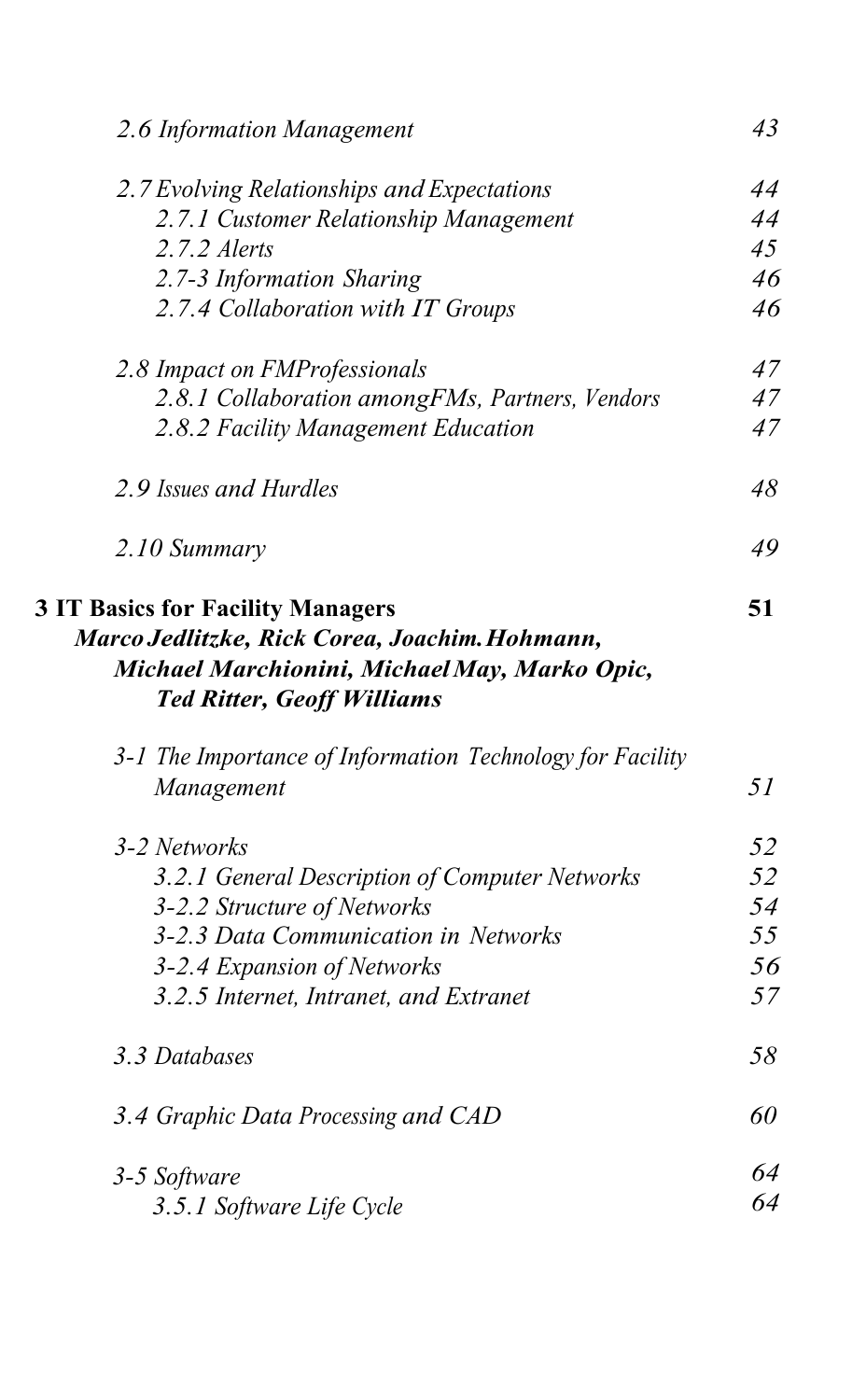| 3.5.2 Influence of the Software Architecture            | 66 |
|---------------------------------------------------------|----|
| 3-5.3 Web Services as a Platform for the Realization of |    |
| Distributed Objects                                     | 69 |
| 3-5.4 Cloud Based Applications                          | 74 |
| 3.6 Open-Source Software in Facility Management         | 76 |
| 3-6.1 Open Source as an Idea                            | 76 |
| 3.6.2 Open Source and CAFM                              | 77 |
| 3-6.3 An Open-Source CAFM Project                       | 77 |
| 3.7 Summary                                             | 78 |
| <b>4 Mobile Technologies and IT Interfaces</b>          | 79 |
| Marco Jedlitzke, Dhaval Gajjar, Joachim Hohmann,        |    |
| Michael Marchionini, Michael May, Marko Opic,           |    |
| <b>Geoff Williams</b>                                   |    |
| 4.1 Mobile Technologies                                 | 79 |
| 4.1.1 Identification by Means of QR Code, Bar Code or   |    |
| <b>RFID</b>                                             | 80 |
| 4.1.2 Mobile Devices                                    | 82 |
| 4.1.3 Mobile Technologies as a Component of a CAFM      |    |
| Solution                                                | 85 |
| 4.2 Interfaces                                          | 87 |
| 4.2.1 Necessity for the IT Integration                  | 87 |
| 4.2.2 Classification of Interfaces                      | 88 |
| 4.2.3 Organization of Data Exchange                     | 90 |
| 4.3 IT Operating Concepts                               | 91 |
| 4.3.1 Technical Operating Concepts                      | 92 |
| 4.3.2 Organizational Operating Concepts                 | 93 |
|                                                         |    |

*4.4 Summary*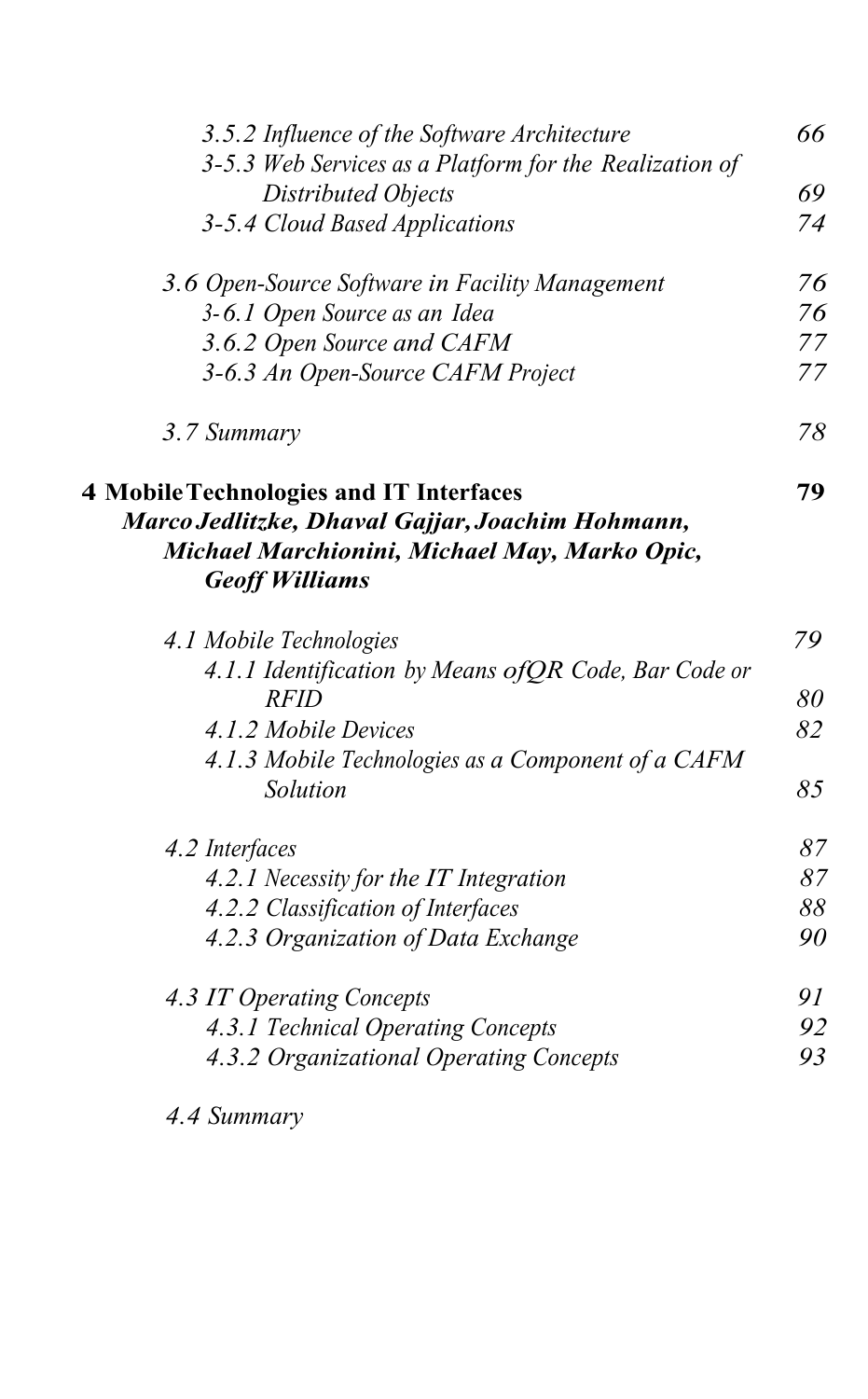| Michael Marchionini, Michael May, Marko Opic,                                                                                             |     |
|-------------------------------------------------------------------------------------------------------------------------------------------|-----|
| <b>Geoff Williams</b>                                                                                                                     |     |
| 5.1 Security                                                                                                                              | 97  |
| 5-2 Data and Security Concepts in CAFM                                                                                                    | 98  |
| 5-3 General Security Aspects                                                                                                              | 98  |
| 5-4Authorization Concepts                                                                                                                 | 99  |
| 5.5 Data Communication Outside of a LAN                                                                                                   | 100 |
| 5.5.1 Information Dissemination via the Internet                                                                                          | 100 |
| 5.5.2 Security in Wireless Local Area Networks                                                                                            | 101 |
| 5.5.3 Remote Access and Virtual Private Networks                                                                                          |     |
| (VPNs) via the Internet                                                                                                                   | 102 |
| 5-5-4 Firewall Security Between Networks                                                                                                  | 102 |
| 5-6 Mobile Devices                                                                                                                        | 103 |
| 5.7 Data Protection                                                                                                                       | 104 |
| 5-8 Security in the Cloud                                                                                                                 | 104 |
| 5-8.1 Securing Data in Transit                                                                                                            | 106 |
| 5.8.2 Securing Data at Rest                                                                                                               | 106 |
| 5-8.3 Service Availability                                                                                                                | 107 |
| 5.9 Summary                                                                                                                               | 108 |
| <b>6 Facility Management and CAFM</b><br>Michael Marchionini, Dan Rusch-Fischer,<br>Joachim Hohmann, Bill Jordan, Michael May, Ted Ritter | 111 |
| 6.1 What Is (CA)FM?                                                                                                                       | III |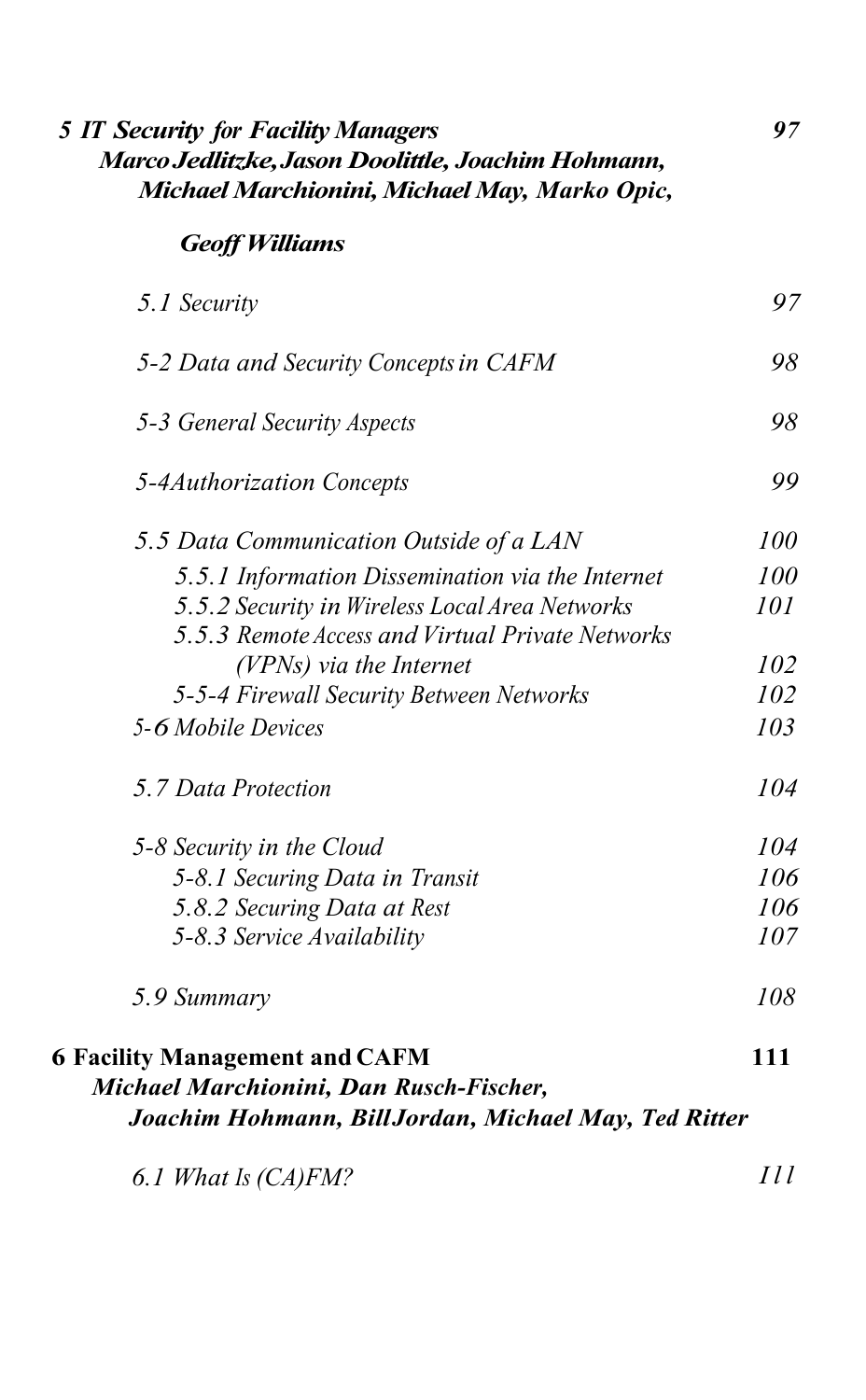| 6.2 Why CAFM?                                                                                      | 115        |
|----------------------------------------------------------------------------------------------------|------------|
| 6.3 FM vs. CAFM?                                                                                   | 118        |
| 6.4 Historical Development<br>6.4.1 The 1960s and 1970s-Mainframe,                                 | 119        |
| Minicomputers and Modest Beginnings<br>6.4.2 The 1980s—The Personal Computer, the                  | 119        |
| <b>Crucial Innovation</b>                                                                          | <i>120</i> |
| 6.4.3 The 1990s-Microsoft as the Dominant                                                          |            |
| IT-Platform<br>6.4.4 CAFM "Generations"                                                            | 120<br>121 |
| 6.4.5 The Twenty-first Century-The Internet                                                        |            |
| <b>Changes Everything</b>                                                                          | 122        |
| 6.5 Structure of the FM Market                                                                     | 122        |
| 6.5.1 FM and CAFM Market                                                                           | 122        |
| 6.5.2 Historical Structure of the (German) CAFM<br>Market                                          | 123        |
| 6.5.3 Vendor Structure of the (German) CAFM                                                        |            |
| Market                                                                                             | 124        |
| 6.6 CAFM Developments and Trends                                                                   | 126        |
| 6.7 CAFM-A Computer Science Discipline?                                                            | 127        |
| 6.8 Summary                                                                                        | 128        |
| <b>7 FM Applications to be Supported by IT</b><br>Michael May, Simon Davis, Gary Kropp, Marco Opic | 131        |
| 7.1 General                                                                                        | 131        |
| 7.2 Facility Inventory Documentation                                                               | 132        |
| 7.3 Space Management                                                                               | 141        |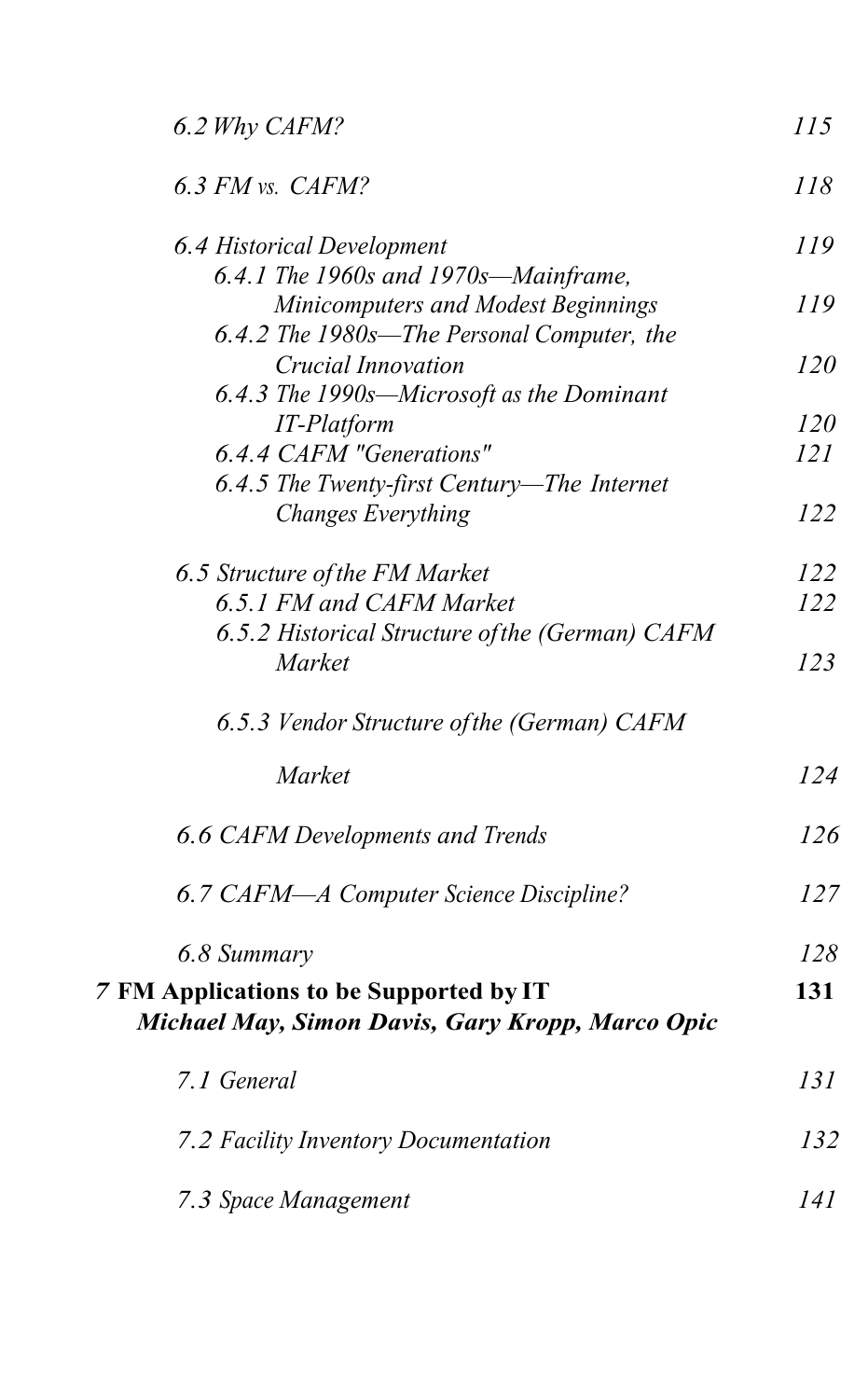| 7.4 Contract Management                                                                                                               | 143                      |
|---------------------------------------------------------------------------------------------------------------------------------------|--------------------------|
| 7.5 Cleaning Management                                                                                                               | 145                      |
| 7.6 Move Management                                                                                                                   | 147                      |
| 7.7 Energy Management                                                                                                                 | 148                      |
| 7.8 Maintenance Management                                                                                                            | 150                      |
| 7.9 Facility Condition Assessments                                                                                                    | 154                      |
| 7-10 Security and Access Control Management                                                                                           | 156                      |
| 7.11 Property Management-Leases and Rentals                                                                                           | 158                      |
| 7-12 Operating Cost Management                                                                                                        | 159                      |
| 7.13 Financial Management                                                                                                             | 159                      |
| 7.14 Other Applications                                                                                                               | 163                      |
| 7-15 Summary                                                                                                                          | 164                      |
| <b>8 Economic Benefits of a CAFM Implementation</b><br>Marco Hojmann, Joachim Hohmann, Stefan Koch,<br><b>Michael May, Ted Ritter</b> | 165                      |
| 8.1 Is CAFM Useful?<br>8.1.1 Principal Considerations<br>8.1.2 A Typical Unsuccessful CAFM Project<br>8.1.3 A Success Story           | 165<br>165<br>166<br>168 |
| 8.2 ROI Measurements<br>8.2.1 ROI Organizational Measurement<br>8.2.2 RO1 Driver Model<br>8.2.3 The ROI Power Measurement             | 171<br>171<br>172<br>182 |
|                                                                                                                                       |                          |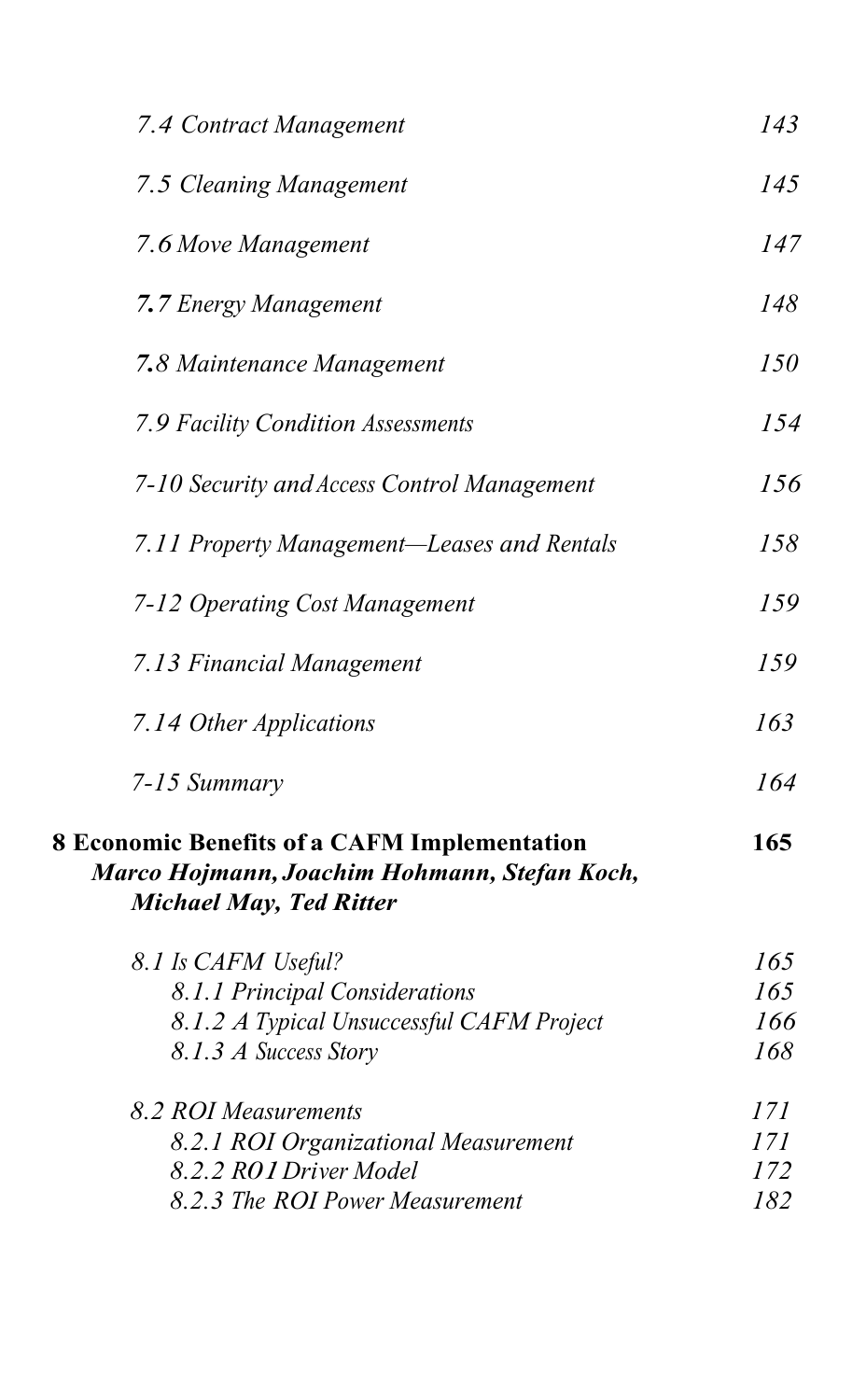| 8.3 Assessment of the ROI Measurement                  | 183        |
|--------------------------------------------------------|------------|
| 8.3.1 General Classification                           | 183        |
| 8.3.2 Quantitative Evaluation                          | 186        |
| 8.3.3 Delphi Method                                    | 186        |
| 8.4 Implementation in Practice                         | 187        |
| 8.4.1 General Approach                                 | 187        |
| 8.4.2 Approach-ROI Functional Measurement              | 187        |
| 8.4.3 Two Examples                                     | 189        |
| 8.4.4 Consequences of "ROI Driver Ranking" on          |            |
| <b>Further Measures</b>                                | 194        |
| 8.5 Practical Example of Economic Analysis             | 195        |
| 8.5.1 A CAFM Case Examined                             | 195        |
| 8.5.2 Transparency and Standardization of the          |            |
| Overall Data                                           | 196        |
| 8.5.3 Analysis of Allocation, Space Usage, and Vacancy | 198        |
| 8.5.4 Move Planning, Simulation, and Execution         | 199        |
| 8.5.5 Security and Key/Lock Management                 | 200        |
| 8.5-6 Cleaning Management                              | 202        |
| 8.5.7 Maintenance and Inspection of Technical          |            |
| Inventory                                              | 203        |
| 8.5.8 Failure-based Maintenance and Helpdesk           | 204        |
| 8.5.9 Building Service Charges for Tenants and Users   | 206        |
| 8.5.10 Real Estate Valuation / Portfolio Management    | 207        |
| 8.5.11 Results of Cost-Benefit Analysis                | 208        |
| 8.6 How to Build a CAFM Business Case - A Practical    |            |
| Approach                                               | 208        |
| 8.6.1 GEFMA's Guideline on Economic Benefits of        |            |
| <b>CAFM</b>                                            | 208        |
| 8.6.2 Cost Estimate                                    | 209        |
| 8.6.3 Assessment of Quantitative Value Drivers         | 210        |
| 8.6.4 Qualitative Value Drivers                        | <i>211</i> |
| 8.6.5 Activity-Based Costing Approach                  | 212        |
|                                                        |            |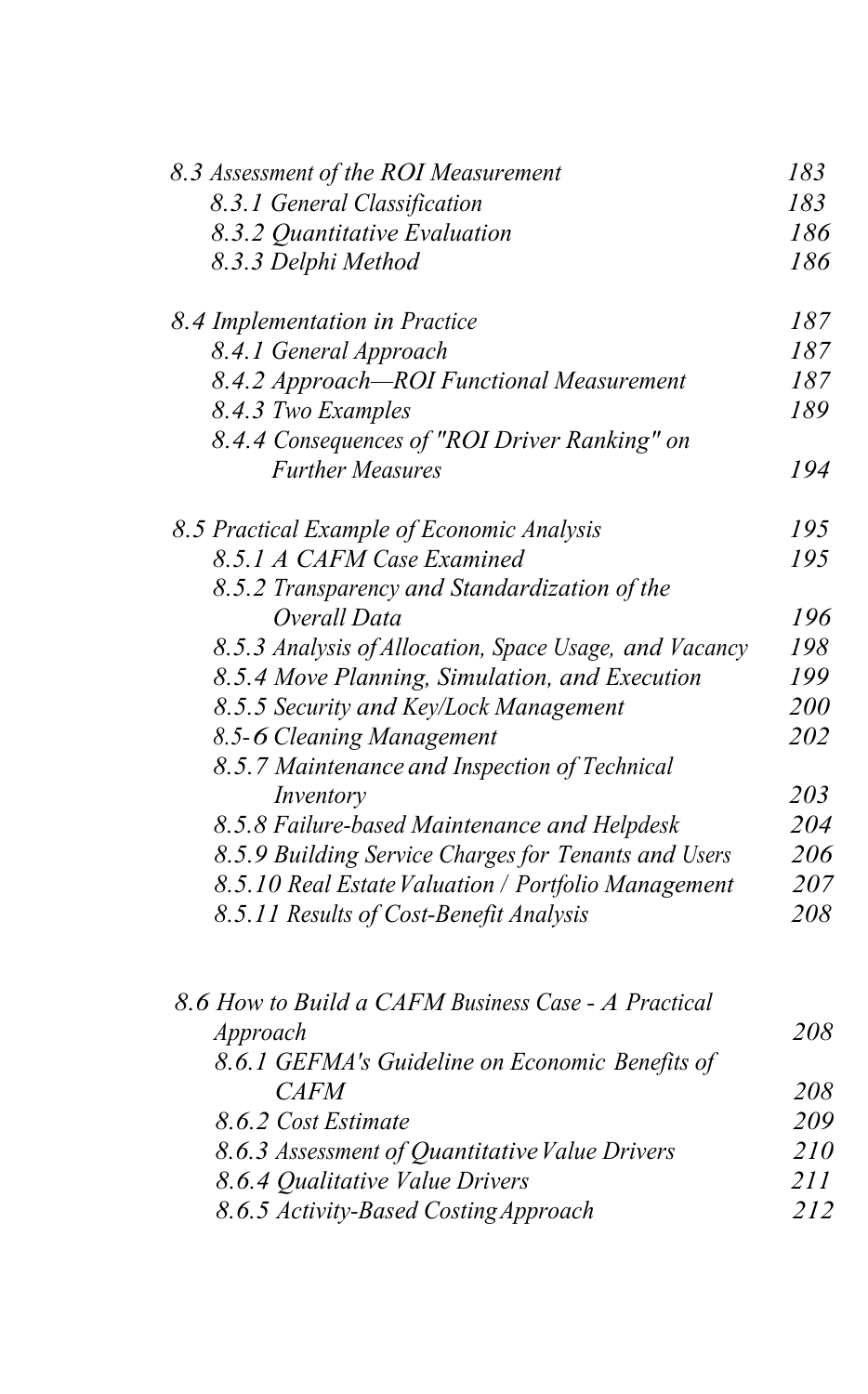| 8.7 Summary                                                                                                                                      | 212 |
|--------------------------------------------------------------------------------------------------------------------------------------------------|-----|
| 9 FM Business Processes and Their IT Implementation                                                                                              | 215 |
| <b>Kevin Janus</b>                                                                                                                               |     |
| 9.1 What Is a Process?                                                                                                                           | 215 |
| 9-2 Facility Management Process                                                                                                                  | 216 |
| 9.3 Primary Processes                                                                                                                            | 217 |
| 9.3-1 Primary Process for One Group                                                                                                              | 217 |
| 9.3.2 Workflow for One Group                                                                                                                     | 218 |
| 9.4 Task Flow for One Process                                                                                                                    | 219 |
| 9.5 Information Flow for One Process                                                                                                             | 220 |
| 9.6 Perform the Analysis                                                                                                                         | 222 |
| 9.7 Summary                                                                                                                                      | 222 |
| 10 Data Transfer and Data Exchange for CAFM<br>Michael May, Carlos Casillas, Stefan Koch, Marko Opic,<br><b>Eberhard Laepple, Geoff Williams</b> | 223 |
| 10.1 The Importance of the Database for a CAFM System                                                                                            | 223 |
| 10.2 Data Format and Data Structuring                                                                                                            | 224 |
| 10.3 Data Transfer for CAFM                                                                                                                      | 232 |
| 10.3.1 level of Detail and Associated Costs                                                                                                      | 232 |
| 10.3.2 Capture of Floor Plans                                                                                                                    | 235 |
| 10.3.3 Collection of Room and Equipment Data                                                                                                     | 241 |
| 10.3.4 Collection of External Documents                                                                                                          | 243 |
| 10.3.5 New Facility Planning in Accordance with FM                                                                                               | 243 |
| 10.4 Indoor Digitization by 3-D Scanning Technology                                                                                              | 245 |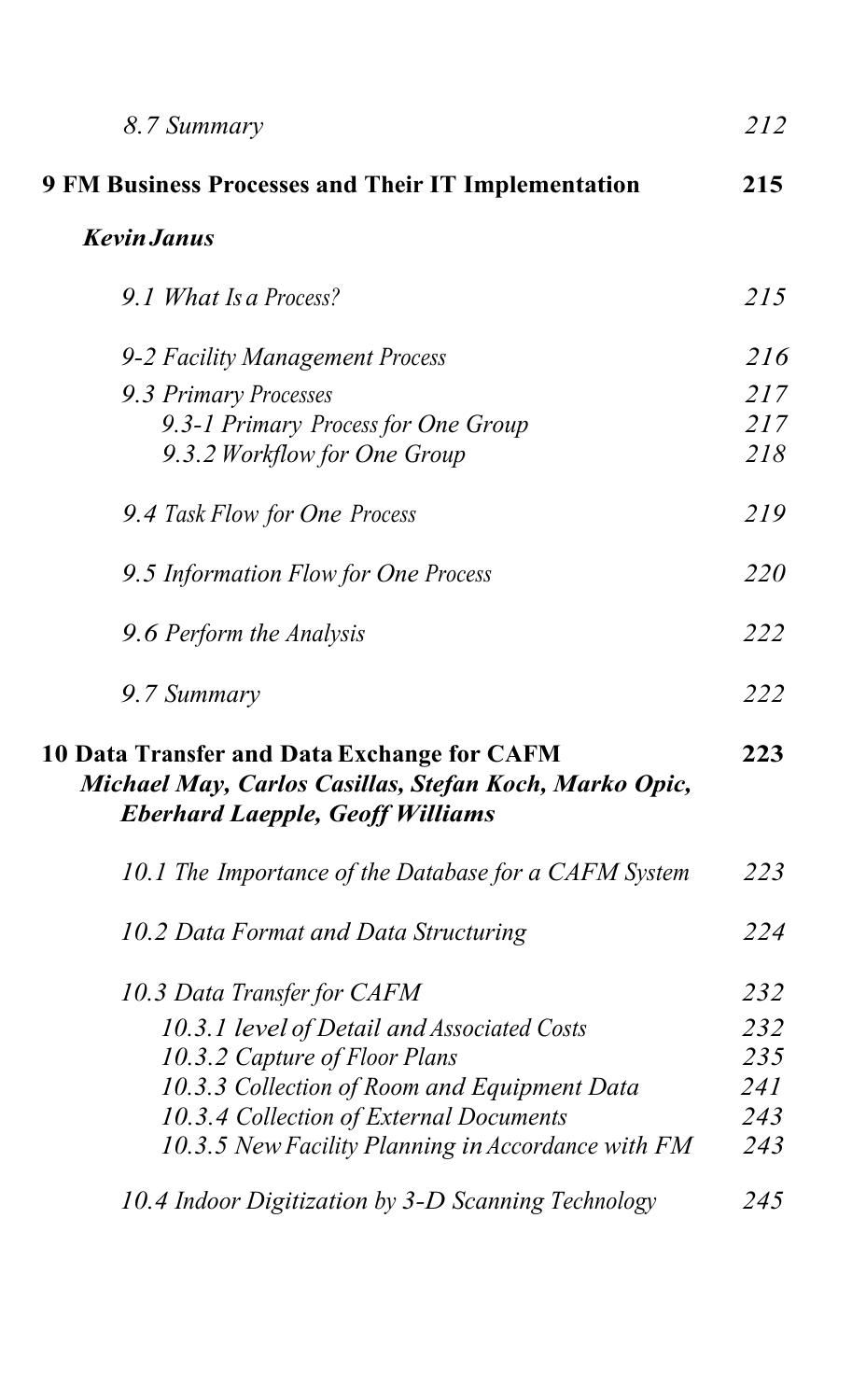| 10.4.1 Potential                                       | 245 |
|--------------------------------------------------------|-----|
| 10.4.2 Indoor Digitization                             | 246 |
| 10.4.3 Data Capture with a Mobile Trolley              | 247 |
| 10.4.4 From Point Cloud to BIM                         | 248 |
| 10.4.5 Browser Visualization and Indoor Navigation     | 250 |
| 10.4.6 Application Area                                | 256 |
| 10.5 Data Preparation for the Import into CAFM Systems |     |
| Systems                                                | 257 |
| 10.5.1 CAD As-Builts                                   | 257 |
| 10.5.2 Room and Equipment Data                         | 257 |
| 10.6 Quality Assurance and Data Preparation of         |     |
| Alphanumeric Data                                      | 257 |
| 10.6.1 General Approach                                | 257 |
| 10.6.2 Definition of the Requirements                  | 258 |
| 10.6.3 Collection of Data on Site                      | 260 |
| 10.6.4 Automated Check of Data                         | 261 |
| 10.6.5 Software Solution for the Automated Quality     |     |
| Assurance                                              | 262 |
| 10.7 Data Exchange in CAFM                             | 263 |
| 10.7.1 General                                         | 263 |
| 10.7.2 Approach During the Implementation Phase        | 263 |
| 10.7.3 Approach During the Operating Phase             | 264 |
| 10.7.4 Exchange of Structured Tables                   | 266 |
| 10.7.5 Exchange of Documents                           | 267 |
| 10.7.6 Exchange of Structural Building Data            | 267 |
| 10.8 Summary                                           | 268 |
| <b>11 CAFM Systems</b>                                 | 271 |
| Stefan Koch, Simon Davis, Nicole Lobb,                 |     |
| Michael Marchionini, MichaelMay, Geoff Williams        |     |
| 11.1 CAFM Software vs. CAFM Systems                    | 271 |
| 11.2 Requirements on CAFM Systems                      | 273 |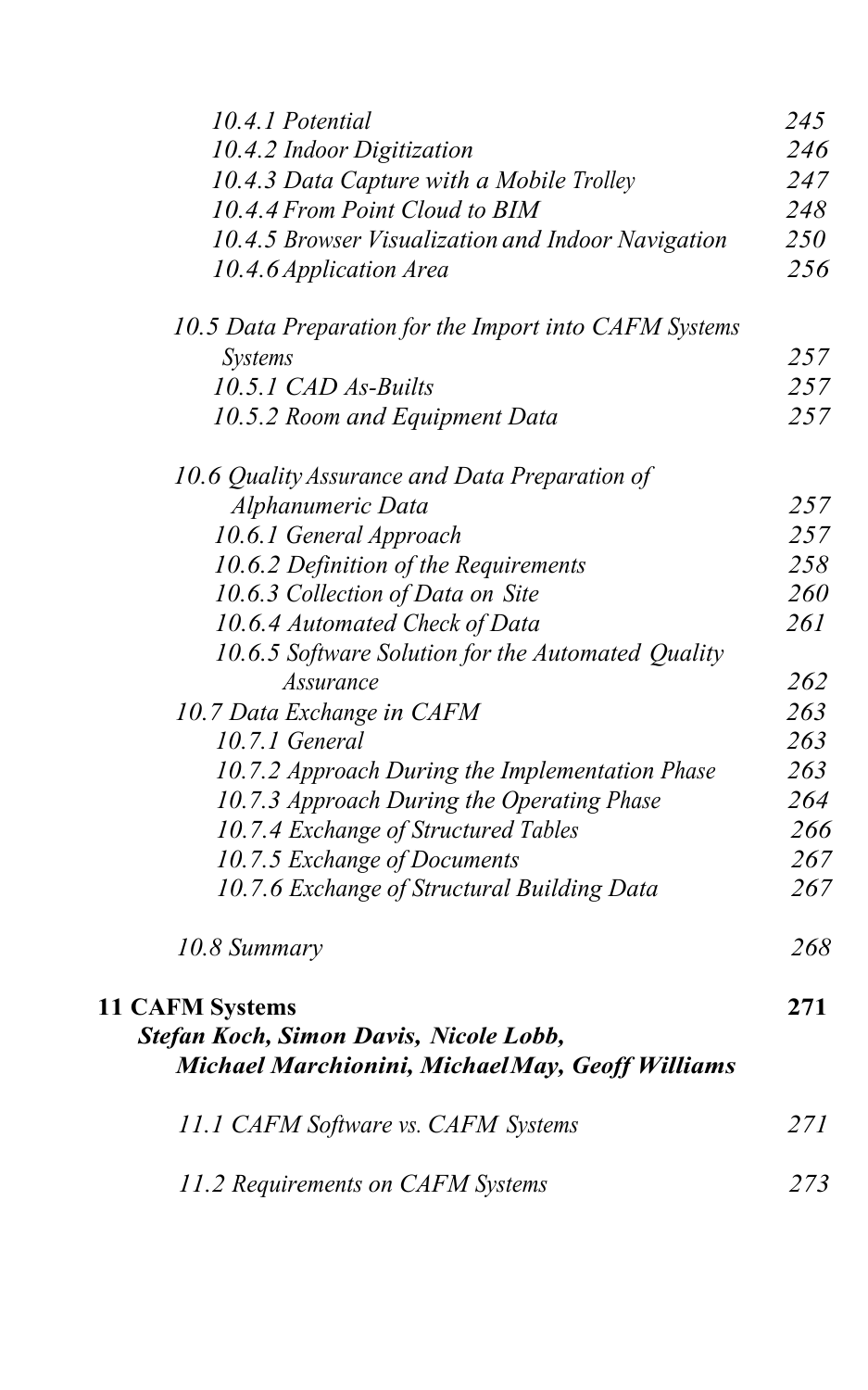| 11.2.2 User Interface Requirements           | 276 |
|----------------------------------------------|-----|
|                                              |     |
| 11.2.3 Reporting Requirements                | 277 |
| 11.2.4 Requirements for the Process Support  | 278 |
| 11.2.5 Requirements for Data Supply          | 280 |
| 11.3 System Concepts and System Structure    | 281 |
| 11.4 CAFM System Characteristics             | 282 |
| 11.4.1 CAFM System Based on a CAFM Software  | 282 |
| 11.4.2 CAFM System Based on Several CAFM     |     |
| Products                                     | 283 |
| 11.4.3 CAFM System Based on CAFM and ERF     |     |
| Software                                     | 284 |
| 11.4.4 CAFM System Based on ERP and CAD      |     |
| Software                                     | 286 |
| 11.4.5 CAFM System with Coupling to a BMS    | 292 |
| 11.5 Data Storage                            | 292 |
| 11.6 Integration of CAFM Components          | 293 |
| 11.6.1 Interfaces in CAFM Systems            | 293 |
| 11.6.2 CAFM System with Integration by Data  |     |
| Warehouse                                    | 300 |
| 11.6.3 CAFM System with Integration by       |     |
| Middleware                                   | 304 |
| 11.7 CAFM and Internet                       | 307 |
| 11.7.1 Overview of the Application Scenarios | 307 |
| 11.7.2 Available Solutions                   | 308 |
| 11.8 Summary                                 | 315 |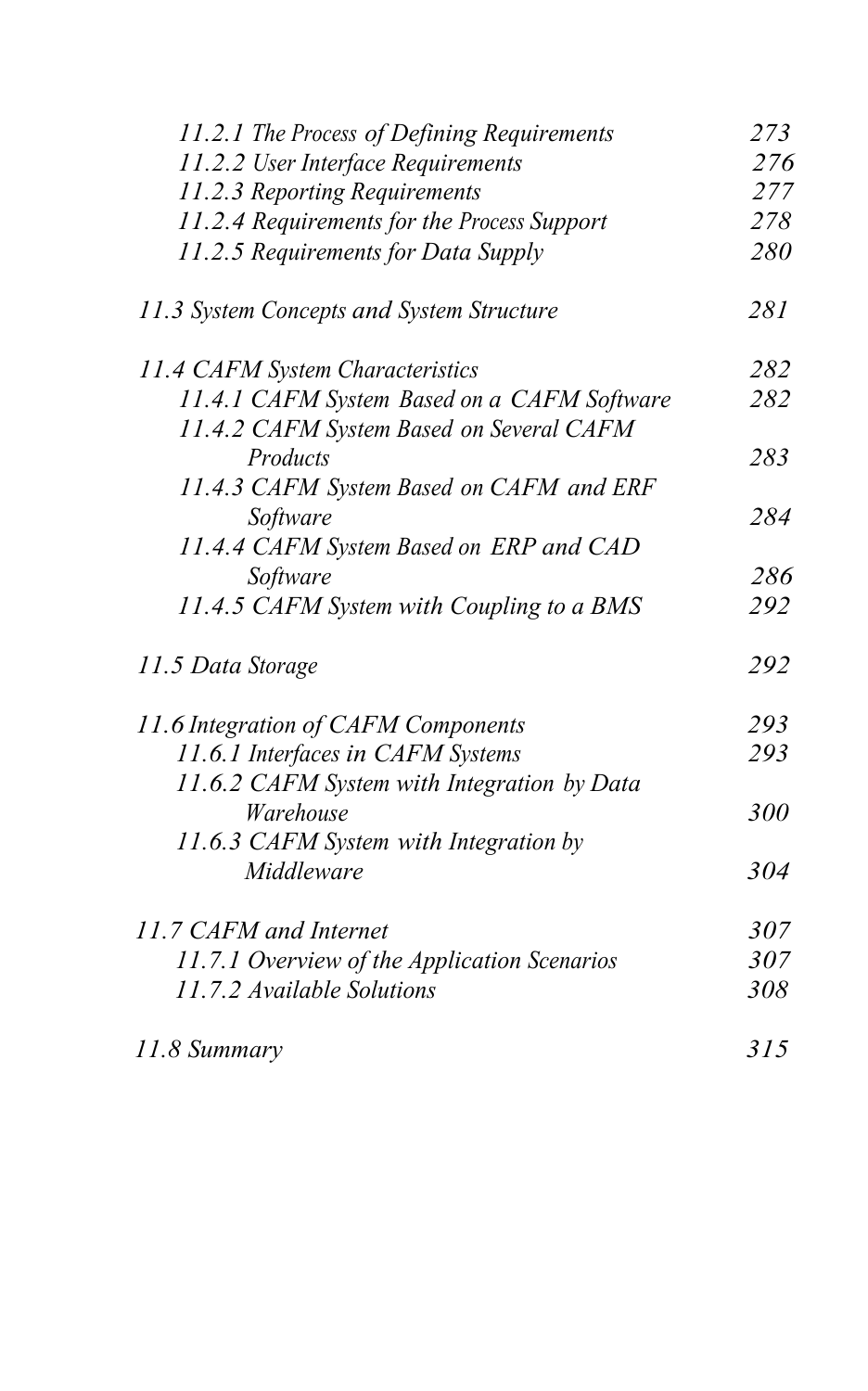| <b>12 Selection of CAFM Software</b>                                                                                               | 317 |
|------------------------------------------------------------------------------------------------------------------------------------|-----|
| Joachim Hohmann, Russ Burletv, Kevin Janus,                                                                                        |     |
| Nicole Lobb, MichaelMarchionini                                                                                                    |     |
| 12.1 General                                                                                                                       | 317 |
| 12.2 Functional Specifications Document as a Basis                                                                                 |     |
| of a Request for Proposal                                                                                                          | 319 |
| 12.2.1 Description of Project                                                                                                      | 320 |
| 12.2.2 Performance Specifications                                                                                                  | 321 |
| 12.2.3 IT Requirements                                                                                                             | 322 |
| 12.2.4 Interfaces                                                                                                                  | 324 |
| 12.2.5 Data Acquisition and Transfer                                                                                               | 324 |
| 12.2.6 Customizing                                                                                                                 | 324 |
| 12.3 Standardized Procurement and RFP                                                                                              | 326 |
| 12.3.1 General Form and Contents                                                                                                   | 327 |
| 12.4 Summary                                                                                                                       | 328 |
| <b>13 Implementation Strategies for CAFM</b><br>Michael May, Robert Bums, Chris Keller, Nicole Lobb,<br><b>Michael Marchionini</b> | 329 |
| 13.1 Overview and Issues                                                                                                           | 329 |
| 13.2 Project Plan                                                                                                                  | 330 |
| 13.3 Standardized Procurement and RFP                                                                                              | 332 |
| 13-3.1 General Form and Contents                                                                                                   | 333 |
| 13.4 The CAFM Implementation Process                                                                                               | 337 |
| 13.4.1 Conception Phase                                                                                                            | 337 |
| 13-4.2 Selecting a Consultant (Optional)                                                                                           | 346 |
| 13.4.3 Software and Vendor Selection Phase                                                                                         | 348 |
| 13-4.4Implementation Phase                                                                                                         | 351 |
| 13-4.5 System Development and Use                                                                                                  | 353 |
|                                                                                                                                    |     |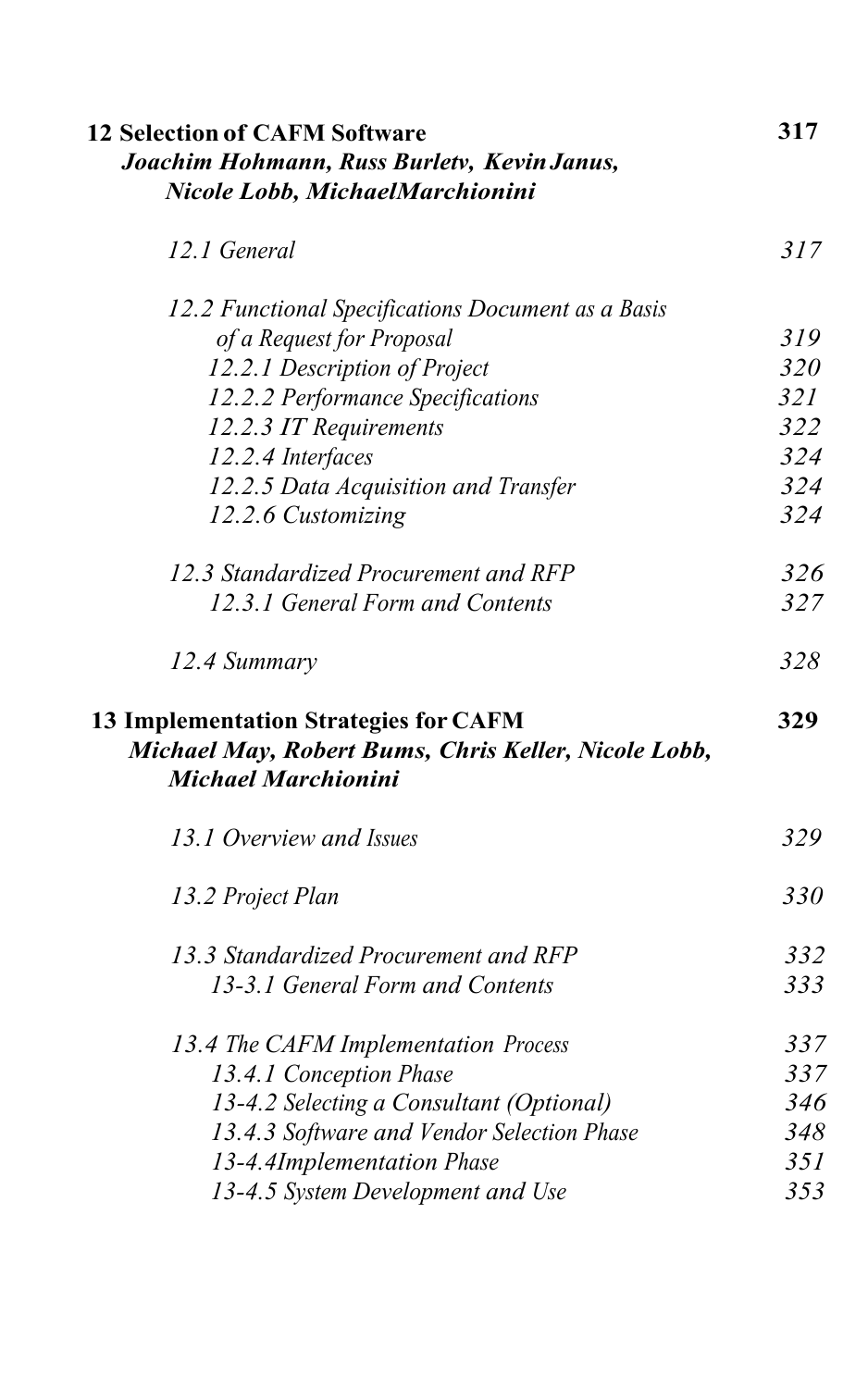| 13.5 Implementation Strategies<br>13.5.1 Initial Considerations                    | 355<br>355<br>356 |
|------------------------------------------------------------------------------------|-------------------|
| 13.5.2 Analytic Approach<br>13.5.3 Pragmatic Approach                              | 357               |
| 13.6 Summary                                                                       | 359               |
| 14 IT-Based Strategic Space Optimization in FM<br>Michael May, Michael Marchionini | 363               |
| 14.1 The Challenge                                                                 | 363               |
| 14.2 Unused Potentials                                                             | 365               |
| 14.3 Space Utilization Optimization                                                | 365               |
| 14.4 The Problem                                                                   | 367               |
| 14.5 The Solution                                                                  | 368               |
| 14.6 Modeling the Building Structure                                               | 369               |
| 14.7 Results                                                                       | 370               |
| 14.8 Sample Project: District of Berlin-Spandau                                    | 372               |
| 14.9 Other Projects                                                                | 376               |
| 14.10 Summary                                                                      | 377               |
| 15 The International FM/IT Relationship<br><b>Michael May, TedRitter</b>           | 379               |
| 15.1 IT-an Enabling Technology for FM                                              | 379               |
| 15.2 IT and Facility Management                                                    | 380               |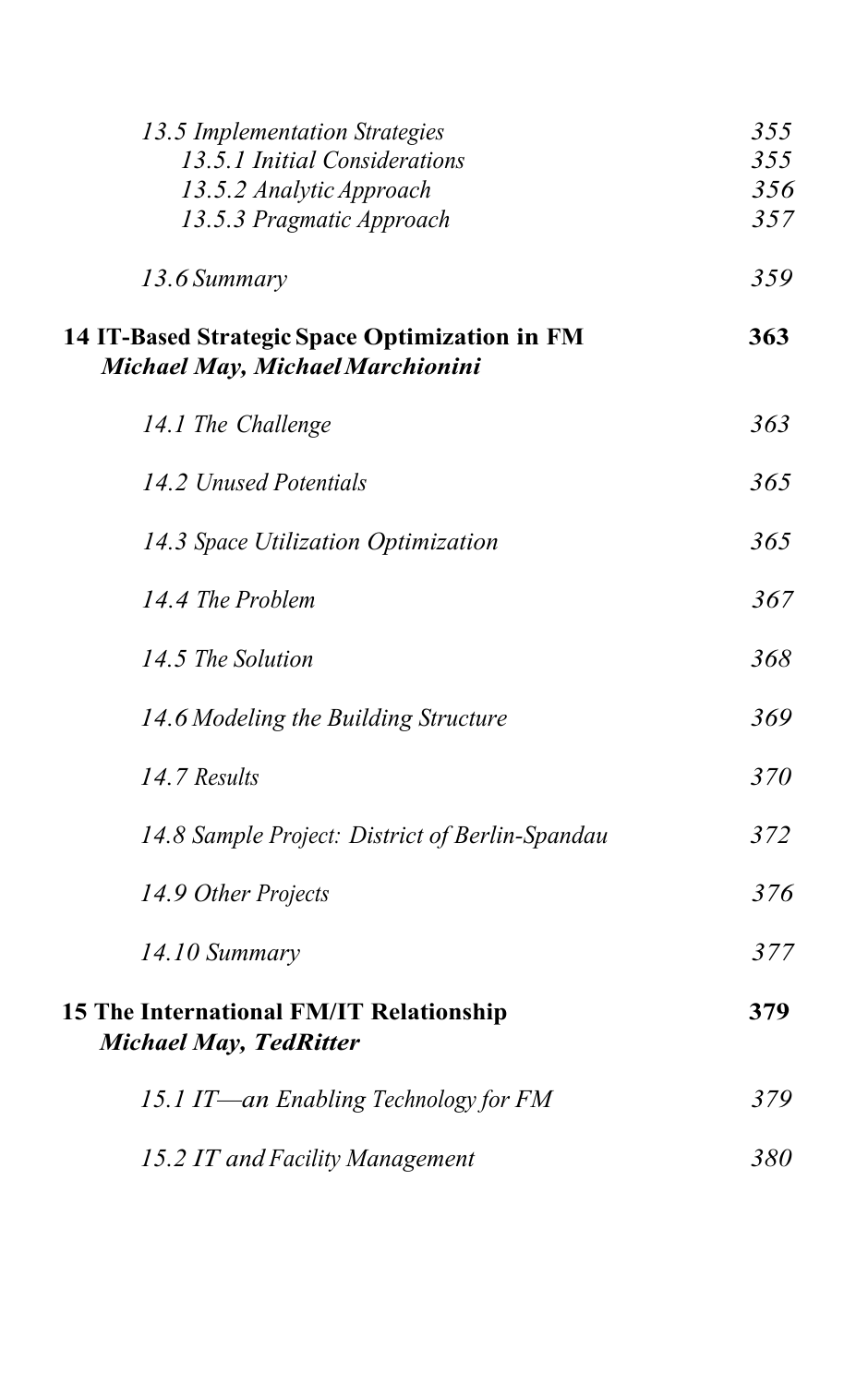| 15.3 International Development of IT in FM                                         | 382 |
|------------------------------------------------------------------------------------|-----|
| 15-4 State of the Art in International IT Use in FM                                | 386 |
| 15-5IFMA Survey on Technology Trends in FM in<br>North America                     | 389 |
| 15-6 General Problems and Obstacles                                                | 394 |
| <b>16 CAFM Trends and Outlook</b><br><b>Ted Ritter, Michael May, Maik Schlundt</b> | 399 |
| 16.1 Trends in FM/IT                                                               | 399 |
| 16.1.1 New Software Technologies                                                   | 400 |
| 16.1.2 New Hardware Technologies                                                   | 402 |
| 16.2 Augmented Reality in FM                                                       | 403 |
|                                                                                    |     |
| 16.3 IT/FM in 2020                                                                 | 407 |
| 17 Information System Strategies in Facility Management<br><b>Poul Ebbesen</b>     | 411 |
| 17.1 Introduction                                                                  | 411 |
| 17.2 IS Strategy                                                                   | 411 |
| 17-3 A Method for Analyzing IS Strategies                                          | 412 |
| 17.4 Analyzing IS Strategies in IS Implementation Cases                            | 4l4 |
| $17-4.1$ Case C                                                                    | 4l4 |
| 17.4.2 Case D                                                                      | 415 |
| 17.5 Basic IS Strategies in FM                                                     | 417 |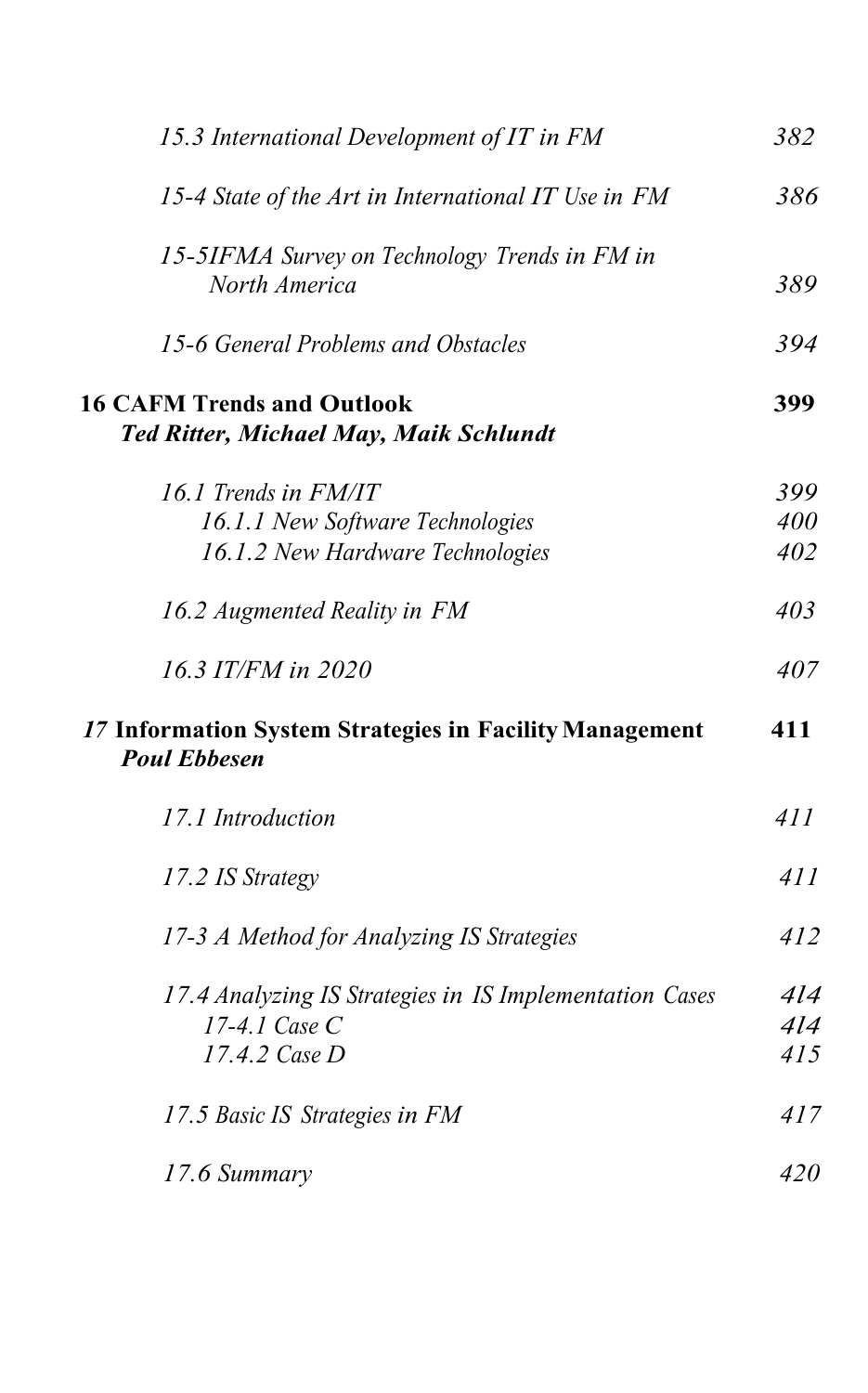| <b>18 Internet of Things Around Buildings</b>                                    | 423 |
|----------------------------------------------------------------------------------|-----|
| <b>Erik Jaspers, Michael May</b>                                                 |     |
| 18. J Assessing Potentials of Technologies                                       | 423 |
| 18.2 Adopting New Technologies                                                   | 424 |
| 18.3 IoTand Related Technologies                                                 | 425 |
| 18.3.1 Internet of Things                                                        | 425 |
| 18.3.2 IoTfor RE &FM                                                             | 426 |
| 18.3.3 IoTon User-Experience                                                     | 430 |
| 18.3.4 IoT on Climate                                                            | 431 |
| 18.3.5 IoT on Consumption                                                        | 433 |
| 18.3.6 IoT on Condition                                                          | 434 |
| 18.3.7 IoT on User Demand                                                        | 436 |
| 18.3.8 IoT Crossovers                                                            | 438 |
| 18.3.9 Implementing $I \circ T$                                                  | 442 |
| 18.3.10 IoT Networking Around Buildings                                          | 445 |
| 18.3.11 A New Class of Building-Related Assets                                   | 446 |
| 18.3.12 Tracking Human Behavior                                                  | 447 |
| 18.3.13 IoT Adoption                                                             | 448 |
| 18.4 Big Data of a Data Strategy                                                 | 448 |
| 18.5 Smart Technologies                                                          | 450 |
| 18.6IFTTT-If This Then That                                                      | 452 |
| 18.7 Tactics on Io T and Big Data                                                | 453 |
| 18.8 IoT and 1WMS / CAFM                                                         | 454 |
| 18.9 Summary                                                                     | 457 |
| <b>19 Data-Driven Facility Management</b><br><b>Jason Doolittle, Simon Davis</b> | 459 |
| 19-1 Metrics and Benchmarks                                                      | 460 |
|                                                                                  |     |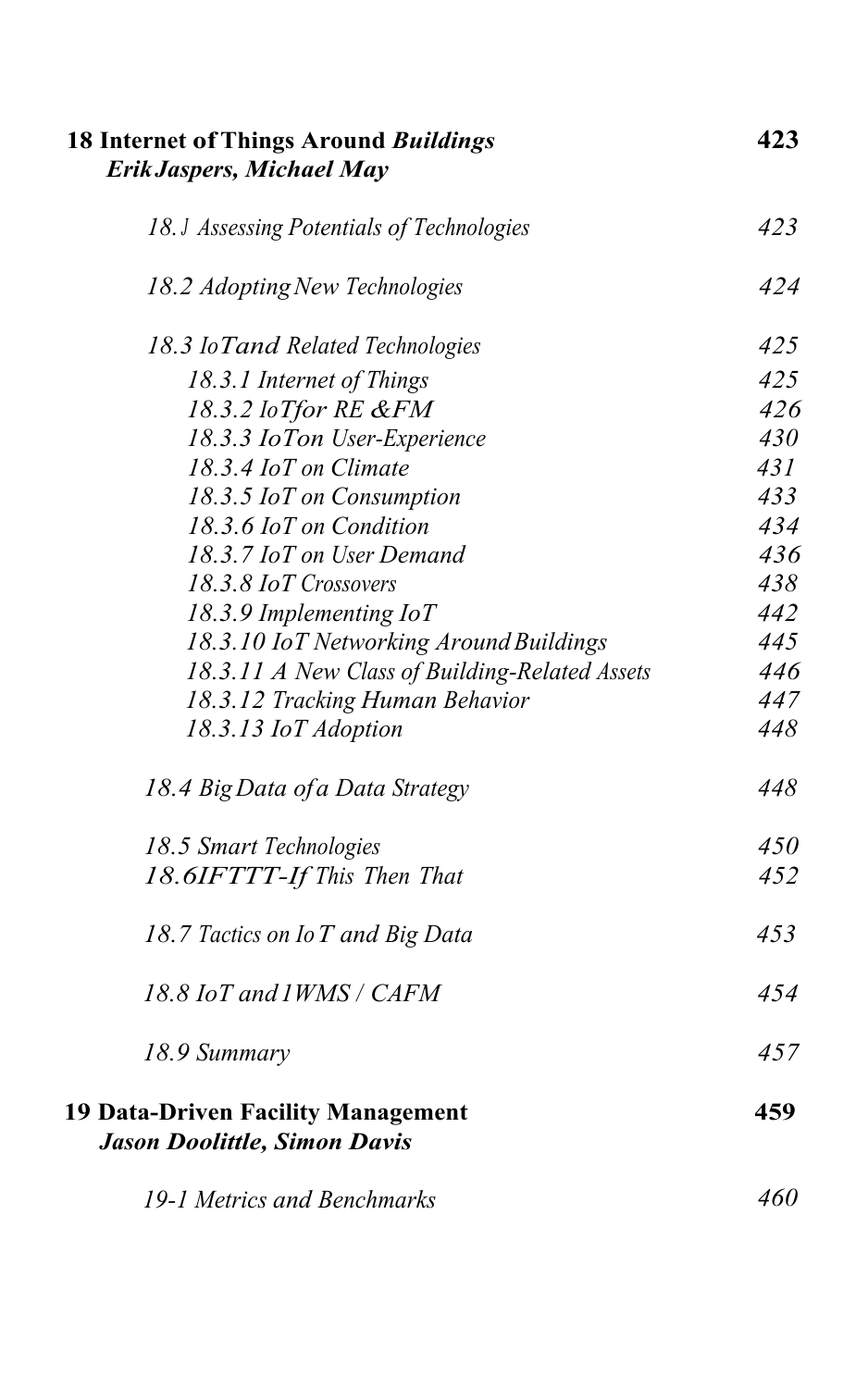| 19.2 Data Collection and Storage                    | 462 |
|-----------------------------------------------------|-----|
| 19.3 Data Analytics and Machine Learning            | 463 |
| 19.4 FM Process Analytics                           | 466 |
| 19.4.1 Historical Analytics                         | 467 |
| 19.4.2 Operational Analytics                        | 468 |
| 19.4.3 Predictive Analytics                         | 469 |
| 19.5 Analytics for Building Control and Monitoring  |     |
| <b>Systems</b>                                      | 470 |
| 19.6 Example - Excess Reheat                        | 471 |
| 19.7 Summary                                        | 471 |
| <b>Appendix 1: Nokia</b>                            | 473 |
| <b>Bruno Demunter</b>                               |     |
| A1.1 Corporate Overview                             | 473 |
| A1.2 Real Estate Related Data                       | 475 |
| A1.3 FM Goals and Politics                          | 475 |
| A1.4 The Initial Situation                          | 477 |
| A1.5 The IWMS Project                               | 479 |
| Al.5.1 Preparation of the Project: Project-to-Value |     |
| Mapping                                             | 479 |
| Al.5.2 Start of the Project with a Pilot Focused on |     |
| FM                                                  | 481 |
| Al.5-3 Proof of Concept Focused on Property         |     |
| Management (PM)                                     | 482 |
| Al.5.4 Roles and Responsibilities                   | 484 |
| Al.5.5 Program Governance                           | 485 |
|                                                     |     |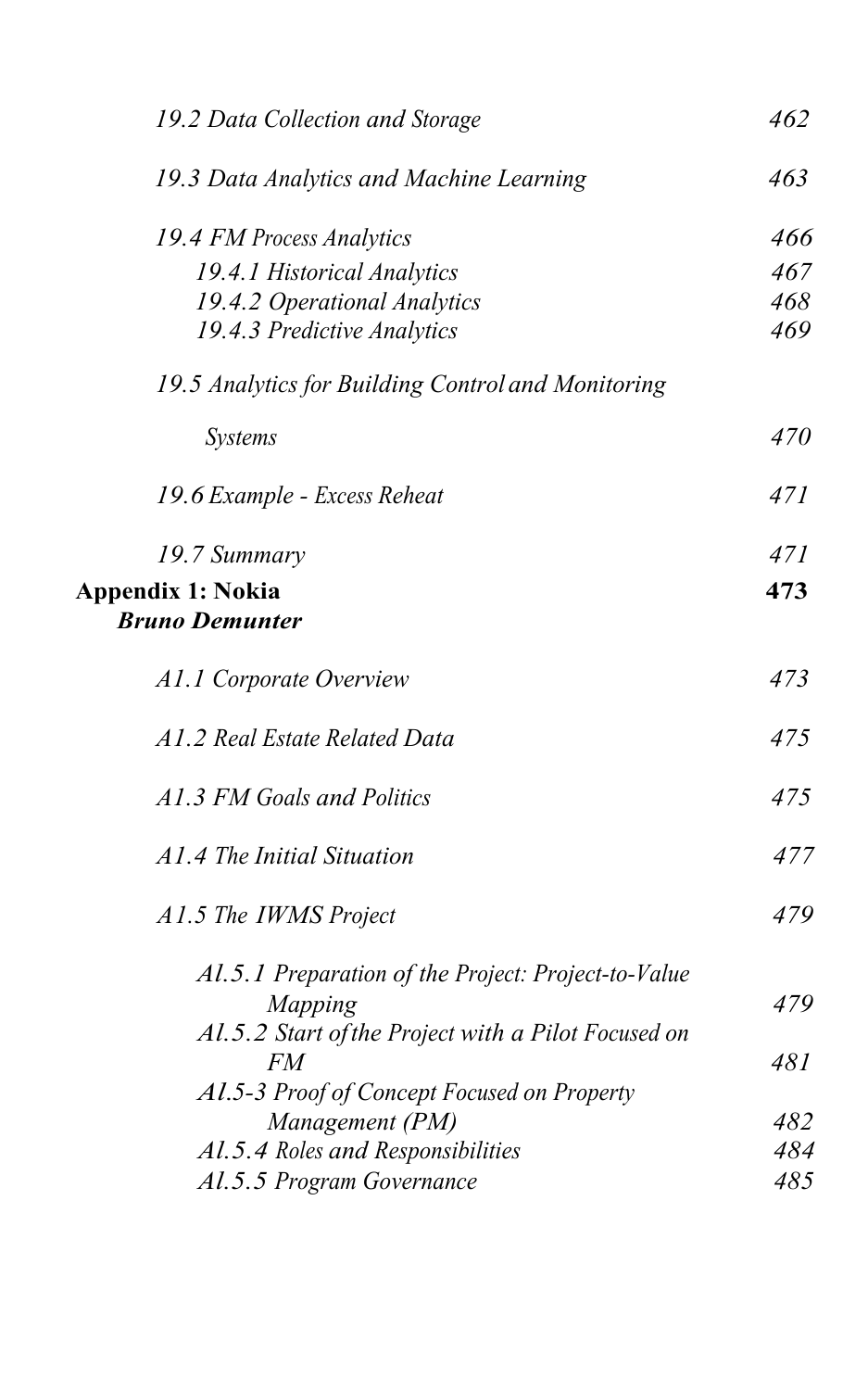| Al.5.6Project Schedule                                                  | 486 |
|-------------------------------------------------------------------------|-----|
| A1.5.7 Space Data Capture and Management                                | 486 |
| Al.5.8 Global Reporting of Space Costs and Allocation                   |     |
| to Business Units                                                       | 488 |
| Al.5.9 Collaboration with Outsourced Service                            |     |
| Provider                                                                | 489 |
| A1.6 Results and Lessons Learned                                        | 491 |
| <b>Appendix 2: United States Department of Energy</b><br><b>RSMeans</b> | 493 |
| A2.1 Corporate Overview                                                 | 493 |
| A2.2 Requirements                                                       | 493 |
| A2.3 Methodology                                                        | 494 |
| A2.4 Outcomes                                                           | 495 |
| Appendix 3: St. Mary's General Hospital / Grand River                   |     |
| Hospital                                                                | 497 |
| <b>Geoff Williams, Roger Holliss</b>                                    |     |
| A3.1 Corporate Overview                                                 | 497 |
| A3.1.1 St. Mary's General Hospital                                      | 497 |
| A3-1.2 Grand River Hospital                                             | 498 |
| A3.2 Restructuring of Health Care in Ontario                            | 499 |
| A3.3 Real Estate Related Data                                           | 499 |
| A3.3.1SMGH                                                              | 499 |
| $^{\wedge}$ 3.3.2 GRH                                                   | 500 |
| A3.4 The Initial Situation                                              | 500 |
| A3.5 The CAFM Project                                                   | 501 |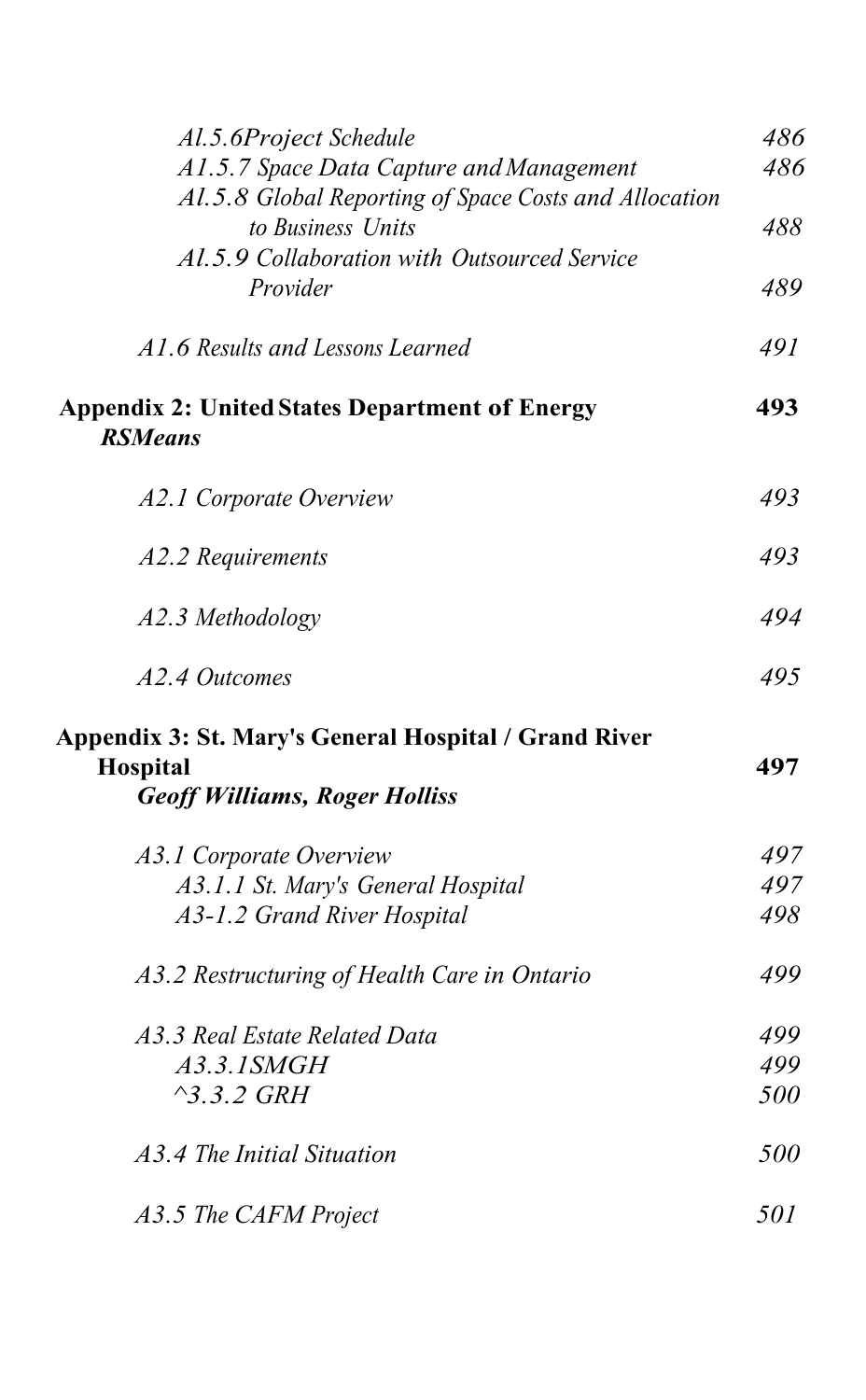| A3.6 Project Schedule                                                                    | 502 |
|------------------------------------------------------------------------------------------|-----|
| A3.7 Results and Lessons Learned                                                         | 503 |
| <b>Appendix 4: IBM Carnegie Mellon</b><br><b>Dan Coffelt</b>                             | 505 |
| A4.1 Overview                                                                            | 505 |
| A4.2 Business Need                                                                       | 506 |
| A4.3 Solution                                                                            | 507 |
| A4.4 Benefits                                                                            | 510 |
| <b>Appendix 5: Munich Airport</b><br><b>Michael May, Geoff Williams</b>                  | 511 |
| A5.1 Corporate Overview                                                                  | 511 |
| A5.2 Real Estate Related Data                                                            | 515 |
| A5.3 FM Goals and Politics                                                               | 518 |
| A5-4 The Initial Situation                                                               | 520 |
| A5.5 The CAFM Project<br>A5.5.1 Requirements of the CAFM Software and its                | 521 |
| Architecture                                                                             | 521 |
| A5-5-2 Project Schedule                                                                  | 527 |
| A5.6 Experiences and Lessons Learned                                                     | 533 |
| <b>Appendix 6: Denver International Airport</b><br><b>Ted Ritter, Daniel Stonecipher</b> | 537 |
| A6.1 Corporate Overview                                                                  | 537 |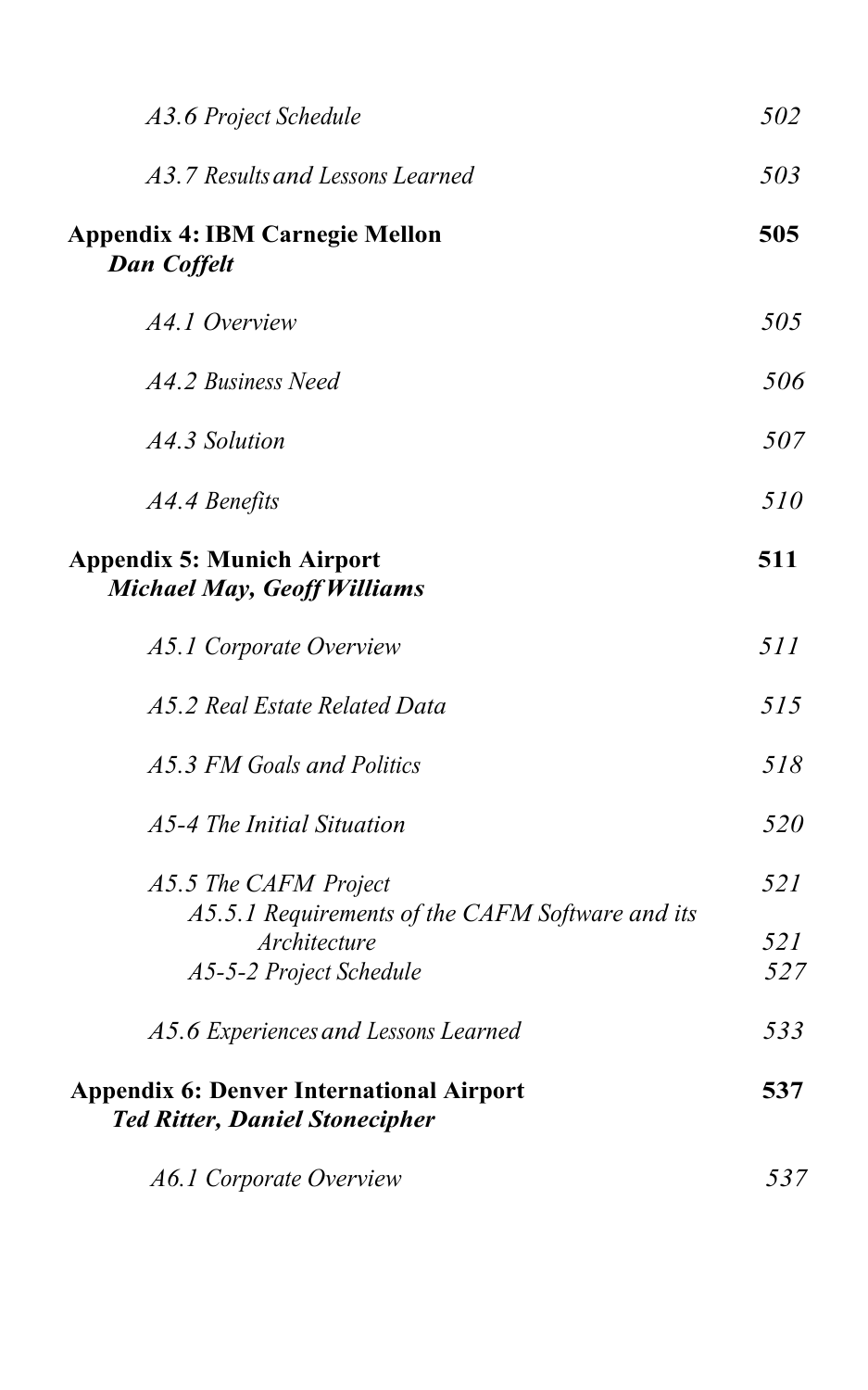| A6.2 Real Estate Related Technology Initiative                                     | 540 |
|------------------------------------------------------------------------------------|-----|
| A6.3BIM Pilot                                                                      | 541 |
| A6.3.1 BIM to Maximo Goals                                                         | 541 |
| A6.3.2 BIM to Maximo Pilot                                                         | 541 |
| A6.3.3 Keys to Success                                                             | 543 |
| A6.4 Asset Management Technology Process & Standards                               | 544 |
| A6.5 Application Service Provider Perspective                                      | 548 |
| <b>Appendix 7: Xavier University</b><br><b>Brian Haines</b>                        | 551 |
| A7.1 Background                                                                    | 55I |
| A7.2 Project Summary                                                               | 552 |
| A7.3 Challenges                                                                    | 553 |
| A7.4 Solution                                                                      | 553 |
| A7.5 Path to Better Projects                                                       | 553 |
| A7.6 BIMfor FM                                                                     | 554 |
| A7.7 Result                                                                        | 556 |
| <b>Appendix 8: Security for Building Control Systems</b><br><b>Jason Doolittle</b> | 557 |
| A8.1 Overview                                                                      | 557 |
| A8.2 Awareness                                                                     | 558 |
| A8.2.1 Example 1: Common Control Protocols                                         | 559 |
| A8.2.2 Example 2: Control System Web Interfaces                                    | 560 |
| A8.2.3 Example 3: IoTis a Security Nightmare                                       | 560 |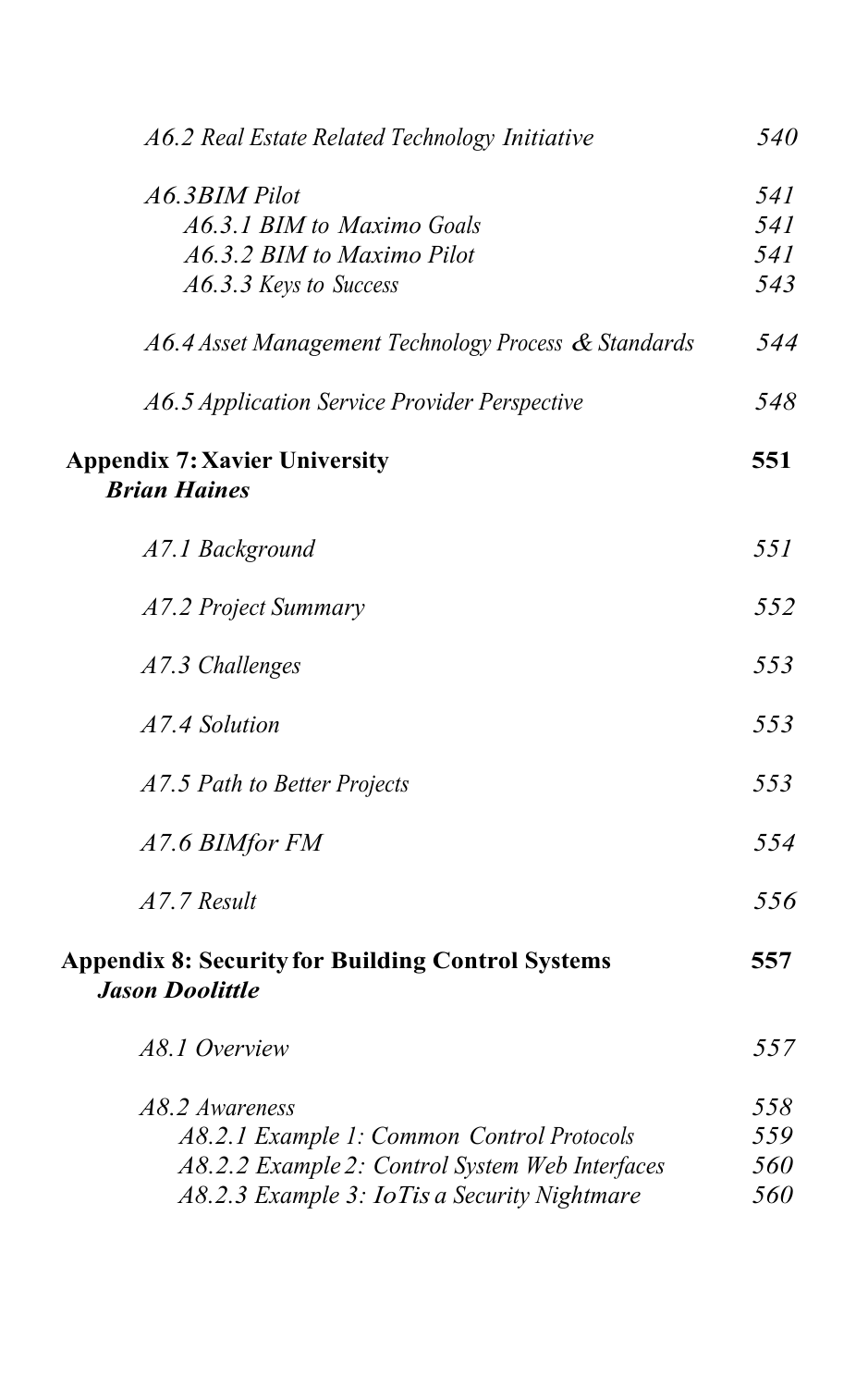| A8.2.4 Example 4: Wi-Fi is Risky                        | 562 |
|---------------------------------------------------------|-----|
| A8.3 Technology                                         | 563 |
| A8.3.1 Encryption                                       | 563 |
| A8.3.2 SSL/TLS/DTLS                                     | 564 |
| A8.3.3 Virtual Private Network (VPN)                    | 564 |
| A8.4 Best Practices                                     | 566 |
| A8.5 Conclusion                                         | 570 |
| <b>Appendix 9: Building Information Modeling</b>        | 571 |
| Content based on information provided at Wikipedia.com  |     |
| A9.1 Overview                                           | 571 |
| A9.2 BIM Origins and Elements                           | 573 |
| A9.3 Definition                                         | 573 |
| A9.4 BIM Throughout the Project Life-Cycle              | 574 |
| A9.4.1 Management of Building Information               |     |
| Models                                                  | 574 |
| A9-4.2 BIM in Construction Management                   | 574 |
| A9.4.3 BIM in Facility Operation                        | 575 |
| A9.4.4 BIM in Land Administration and Cadastre          | 576 |
| A9.5 BIM Software                                       | 576 |
| A9.5-1 Non-Proprietary of Open BIM Standards            | 577 |
| A9.6 Anticipated Future Potential                       | 577 |
| Appendix 10: Checklist for the Implementation of a CAFM |     |
| <b>System</b>                                           | 583 |
| Michael Marchionini, Michael May                        |     |